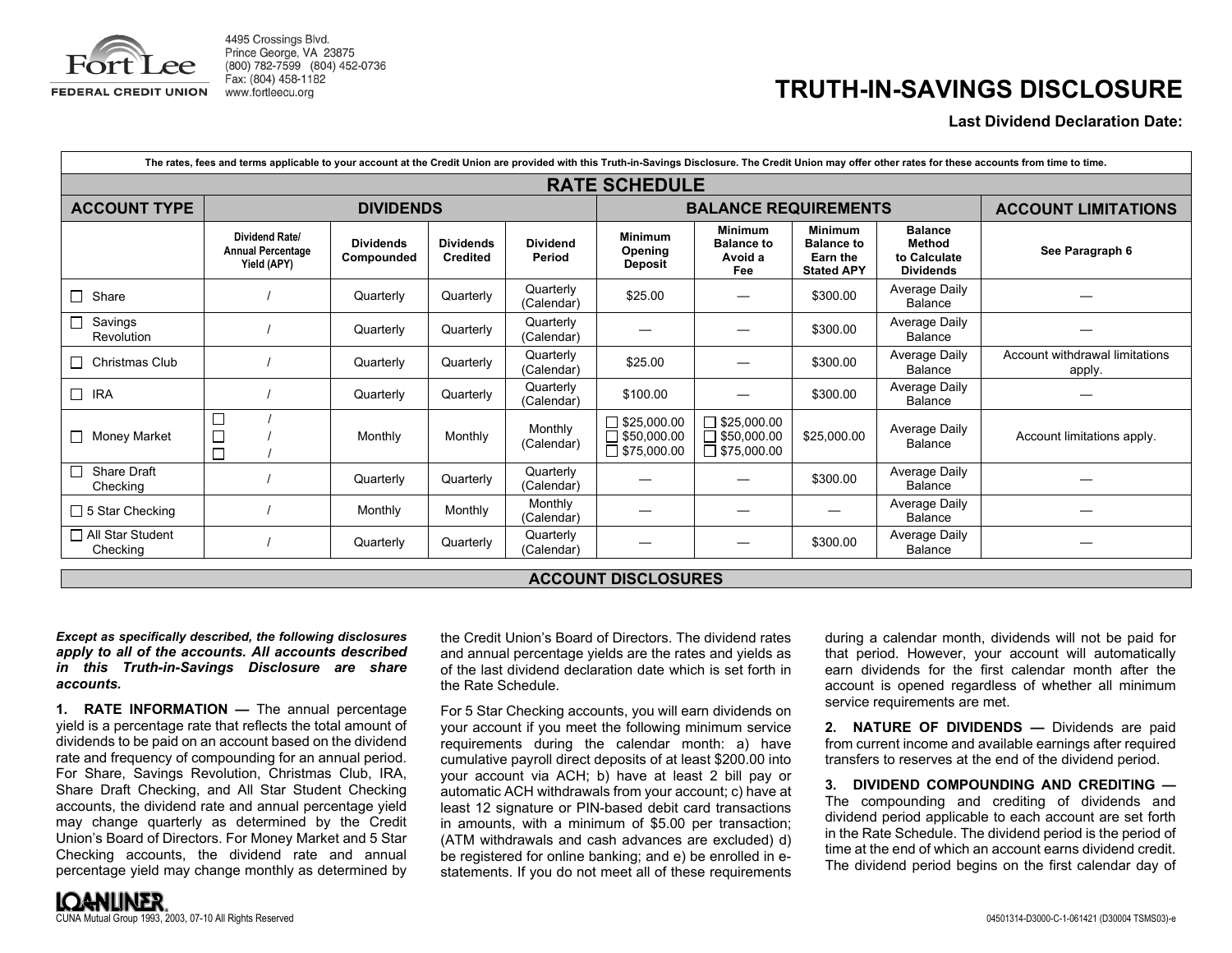the period and ends on the last calendar day of the period.

**4. ACCRUAL OF DIVIDENDS —** For all earning accounts, dividends will begin to accrue on noncash deposits (e.g. checks) on the business day you make the deposit to your account. If you close your account before accrued dividends are credited, accrued dividends will not be paid. However, for Christmas Club accounts, any accrued dividends will be paid if you close the account within seven (7) days of the date you open it.

**5. BALANCE INFORMATION —** To open any account, you must deposit or already have on deposit the minimum required share(s) in any account. Some accounts may have additional minimum opening deposit requirements. The minimum balance requirements applicable to each account are set forth in the Rate Schedule. For Money Market accounts, there is a minimum daily balance required to avoid a fee for the dividend period. If the minimum daily balance is not met during the dividend period, there will be a fee as stated in the Fee Schedule. For Share, Savings Revolution, Christmas Club, IRA, Money Market, Share Draft Checking, and All Star Student Checking there is a minimum average daily balance required to obtain the annual percentage yield for the dividend period. If the minimum average daily balance is not met, you will not earn the stated annual percentage yield. For Share, Christmas Club, IRA, Money Market, Share Draft Checking, and 5 Star Checking accounts using an average daily balance method, dividends are calculated by applying a periodic rate to the average daily balance in the account for the period. The average daily balance is determined by adding the full amount of principal in the account for each day of the period and dividing that figure by the number of days in the period.

**6. ACCOUNT LIMITATIONS —**For a Christmas Club account, the available balance will be transferred to your Share account on or after November 1 and the account will remain open. You may be charged a withdrawal fee of \$5.00 for each withdrawal from the account. However, no fee will be charged if the withdrawal occurs within seven (7) days of the date the account is opened. For Money Market accounts, you may write no more than three (3) checks per month from this account. For IRA, Share Draft Checking, All Star Student Checking, and 5 Star Checking accounts, no account limitations apply.

**7. FEES FOR OVERDRAWING ACCOUNTS —** Fees for overdrawing your account may be imposed on each check, draft, item, ATM transaction and one-time card debit transaction (if member has consented to Extended Coverage for ATM and one-time debit card transactions), preauthorized automatic debit, telephone initiated withdrawal or any other electronic withdrawal or transfer transaction that is drawn on an insufficient available account balance. The entire balance in your account may not be available for withdrawal, transfer or paying a check, draft or item. You may consult the Membership and Account Agreement and Funds Availability Policy Disclosure for information regarding the availability of funds in your account. Fees for overdrawing your account may be imposed for each overdraft, regardless of whether we pay or return the draft, item or transaction. If we have approved a Courtesy Pay Limit for your account, such fees may reduce your approved limit. If an item is returned because the available balance in your account is not sufficient to cover the item and the item is presented for payment again, we will charge a Return Item (NSF) Fee each time we return the item because it exceeds the available balance in your account. If, on representment of the item, the available balance in your account is sufficient to cover the item we may pay the item, and, if payment causes an overdraft, charge a Courtesy Pay Fee. Please refer to the Schedule of Fees and Charges for current fee information.

For ATM and one-time debit card transactions, you must consent to Extended Coverage in order for the transaction amount to be covered by the Credit Union's Overdraft Protection Plan. Without your consent, the Credit Union may not authorize and pay an overdraft resulting from these types of transactions. Services and fees for overdrafts are shown in the document the Credit Union uses to capture the member's opt-in choice for extended coverage and the Schedule of Fees and Charges.

**8. BONUS —** For 5 Star Checking account, you will receive a reward of \$2.00 for each calendar month in which you meet the minimum service requirements as listed for this account in section 1 of this disclosure. If you do not meet all of the requirements during a calendar month, the reward will not be paid for that period. However, you will automatically receive the \$2.00 reward for the first calendar month after the account is opened regardless of whether all minimum service requirements are met.

You will also qualify for a one-time bonus payment of \$25.00 the first time you meet all of the 5 Star Checking minimum service requirements during a calendar month along with a loan rate discount of 0.25% off a new loan. Existing loans, mortgages and credit cards do not qualify. The loan application must be received after the 5 Star Checking account is opened and must meet the qualifiers in section 1 to receive the discount. Loans are eligible for review at any time and the discount may be forfeited at any time during the life of the loan if the qualifiers are not met. This bonus offering may be discontinued at any time.

**9. MEMBERSHIP —** As a condition of membership, you must purchase and maintain the minimum required share(s) and pay a nonrefundable membership fee as set forth below.

| Par Value of One Share | \$25.00 |
|------------------------|---------|
| Number of Shares       |         |
| Membership Fee         | \$1.00  |

**10. RATES —** The rates and fees provided in or with the Rate Schedule are accurate and effective for accounts as of the last dividend declaration date indicated on this Truth-in-Savings Disclosure. If you have any questions or require current rate and fee information on your accounts, please call the Credit Union

| <b>SCHEDULE OF FEES AND CHARGES</b>                                  |                                                                                        |  |  |  |  |
|----------------------------------------------------------------------|----------------------------------------------------------------------------------------|--|--|--|--|
| <b>SHARE ACCOUNT FEES</b>                                            |                                                                                        |  |  |  |  |
| <b>NSF</b>                                                           | \$25.00/Item (each<br>submission/resubmission)                                         |  |  |  |  |
| <b>Share Account Excessive</b><br>Withdrawal                         | \$1.00/Withdrawal after 2<br>withdrawals per month                                     |  |  |  |  |
| Christmas Club Early<br>Withdrawal                                   | \$5.00/Withdrawal                                                                      |  |  |  |  |
| <b>Inactive Account</b>                                              | \$10.00/Month on share<br>accounts with \$100.00 or less<br>and no activity for 1 year |  |  |  |  |
| <b>CHECKING ACCOUNT FEES</b>                                         |                                                                                        |  |  |  |  |
| <b>NSF</b>                                                           | \$25.00/Item (each<br>submission/resubmission)                                         |  |  |  |  |
| Pre-Authorized Debit NSF                                             | \$25.00/Item                                                                           |  |  |  |  |
| <b>Stop Payment</b>                                                  | \$30.00/Request                                                                        |  |  |  |  |
| <b>Share Draft Printing</b>                                          | Prices may vary depending<br>upon style                                                |  |  |  |  |
| Draft Copy                                                           | \$2.00/Copy                                                                            |  |  |  |  |
| <b>Special Statement</b>                                             | \$2.00/Statement                                                                       |  |  |  |  |
| 5 Star Checking                                                      | Entitles 1 overdraft fee refund<br>per calendar year                                   |  |  |  |  |
| <b>OTHER SERVICE FEES</b>                                            |                                                                                        |  |  |  |  |
| (applicable to all accounts)                                         |                                                                                        |  |  |  |  |
| Account<br>Reconciliation/Research                                   | \$20.00/Hour; minimum of 1<br>hour                                                     |  |  |  |  |
| Courtesy Pay (not eligible for<br>Student Checking)                  | \$25.00/Item                                                                           |  |  |  |  |
| Loan Payment over the phone<br>from another Financial<br>Institution | \$10.00                                                                                |  |  |  |  |
| <b>Statement Copy</b>                                                | \$2.00/Copy                                                                            |  |  |  |  |
| Deposited Item Return                                                | \$25.00/Item                                                                           |  |  |  |  |
| <b>International Wire</b>                                            | \$45.00/Item                                                                           |  |  |  |  |

04501314-D3000-C-1-061421 (D30004 TSMS03)-e